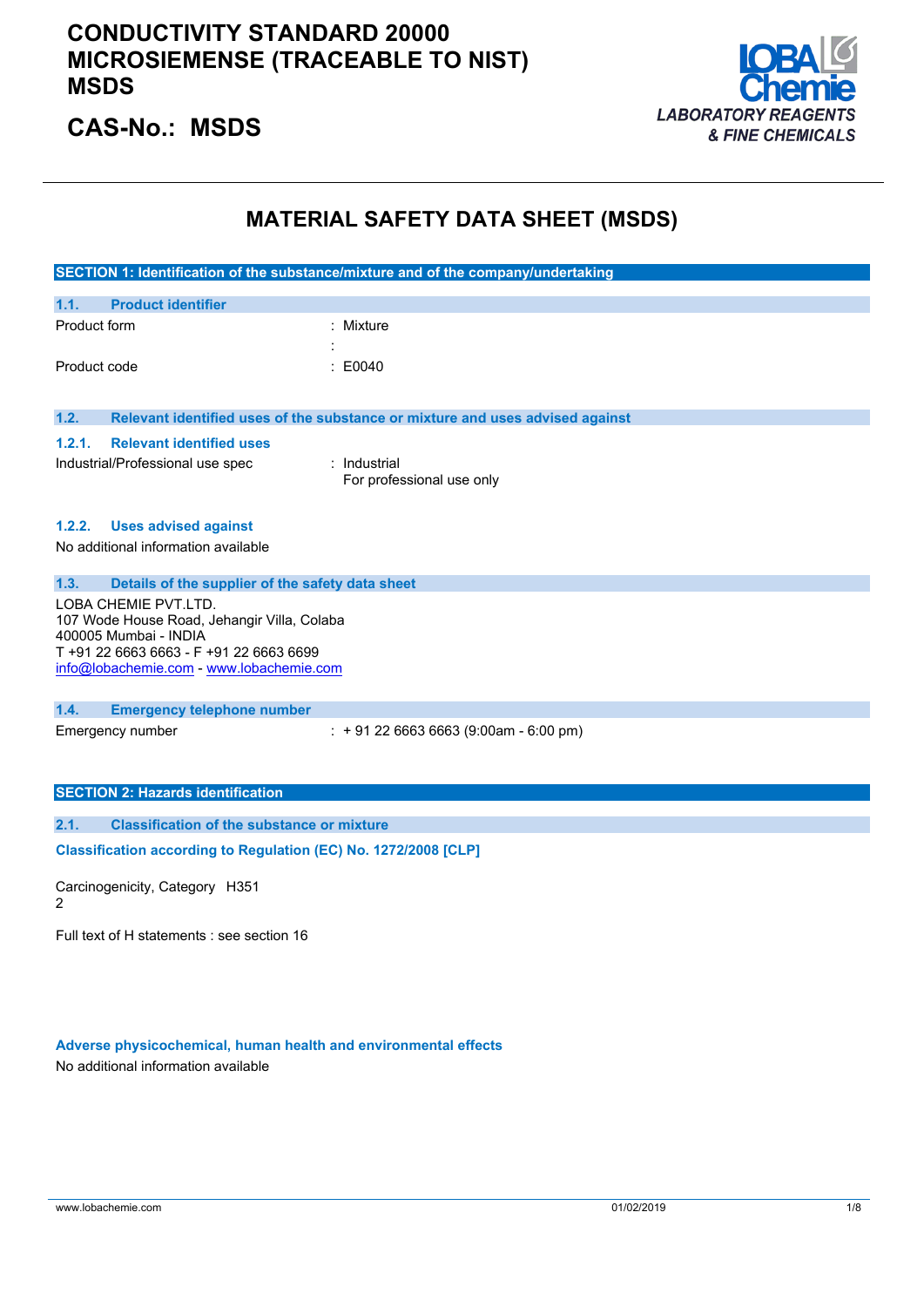Safety Data Sheet

**2.2. Label elements**

### **Labelling according to** Regulation (EC) No. 1272/2008 [CLP]

Hazard pictograms (CLP) :



Signal word (CLP) : Warning

- 
- Hazard statements (CLP) : H351 Suspected of causing cancer.
- Precautionary statements (CLP) : P281 Use personal protective equipment as required.

#### **2.3. Other hazards**

No additional information available

#### **SECTION 3: Composition/information on ingredients**

### **3.1. Substances** Not applicable

**3.2. Mixtures**

This mixture does not contain any substances to be mentioned according to the criteria of section 3.2 of REACH annex II

|      | <b>SECTION 4: First aid measures</b>                           |  |                                                                                                                                                       |
|------|----------------------------------------------------------------|--|-------------------------------------------------------------------------------------------------------------------------------------------------------|
|      |                                                                |  |                                                                                                                                                       |
| 4.1. | <b>Description of first aid measures</b>                       |  |                                                                                                                                                       |
|      | First-aid measures after inhalation                            |  | : Assure fresh air breathing. Allow the victim to rest.                                                                                               |
|      | First-aid measures after skin contact                          |  | : Wash with plenty of water/ Get immediate medical advice/attention.                                                                                  |
|      | First-aid measures after eye contact                           |  | Rinse cautiously with water for several minutes. Remove contact lenses, if present<br>and easy to do. Continue rinsing. Get medical advice/attention. |
|      | First-aid measures after ingestion                             |  | : Rinse mouth. Do not induce vomiting.                                                                                                                |
| 4.2. | Most important symptoms and effects, both acute and delayed    |  |                                                                                                                                                       |
|      | No additional information available                            |  |                                                                                                                                                       |
| 4.3. |                                                                |  | Indication of any immediate medical attention and special treatment needed                                                                            |
|      | Treat symptomatically.                                         |  |                                                                                                                                                       |
|      | <b>SECTION 5: Firefighting measures</b>                        |  |                                                                                                                                                       |
| 5.1. | <b>Extinguishing media</b>                                     |  |                                                                                                                                                       |
|      | Suitable extinguishing media<br>Unsuitable extinguishing media |  | : Carbon dioxide. Dry powder. Foam. Water spray.<br>: Do not use a heavy water stream.                                                                |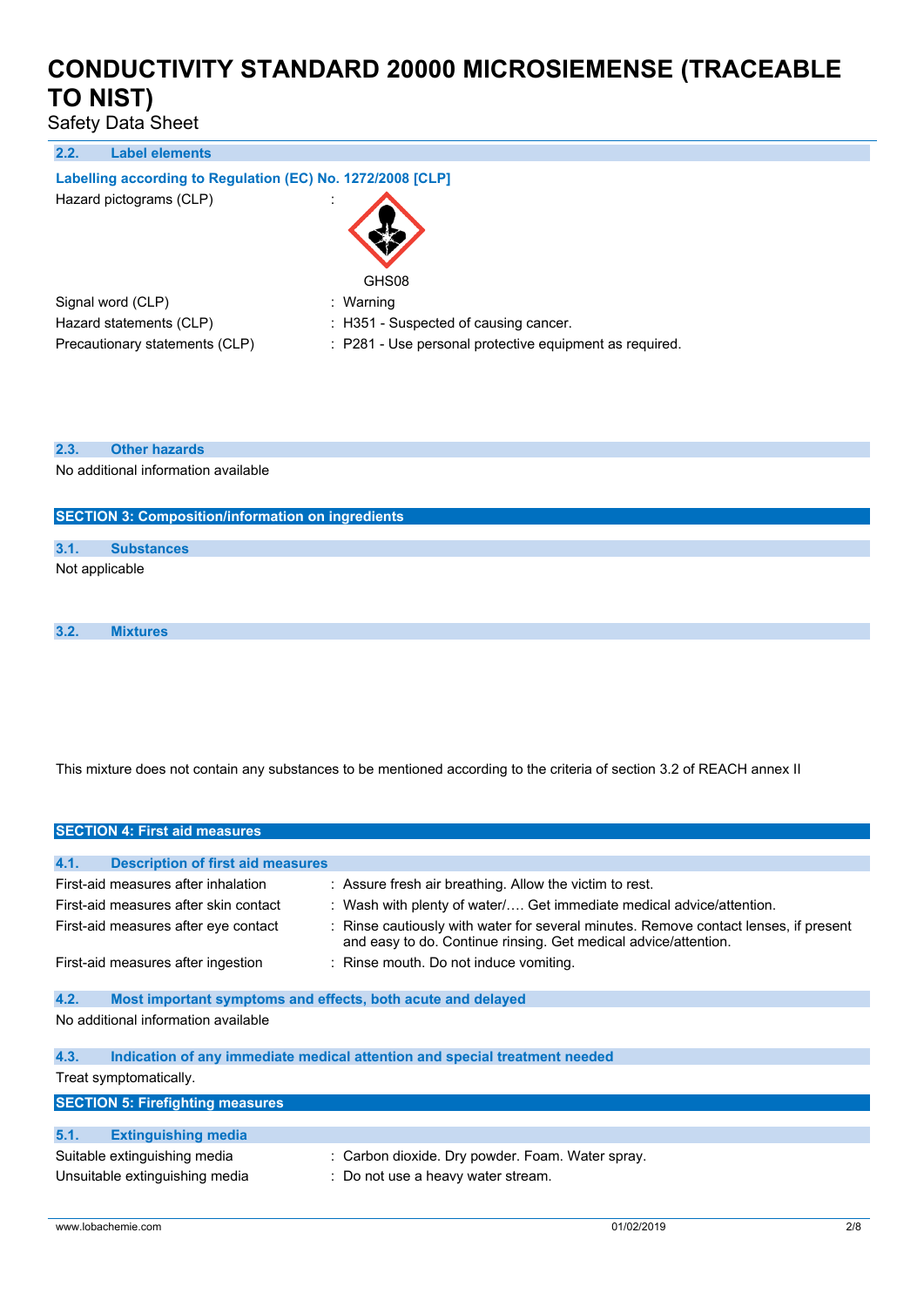Safety Data Sheet

| No additional information available                                                                                                            |  |
|------------------------------------------------------------------------------------------------------------------------------------------------|--|
|                                                                                                                                                |  |
| 5.3.<br><b>Advice for firefighters</b>                                                                                                         |  |
| Protection during firefighting<br>: Do not enter fire area without proper protective equipment, including respiratory<br>protection.           |  |
| <b>SECTION 6: Accidental release measures</b>                                                                                                  |  |
| 6.1.                                                                                                                                           |  |
| Personal precautions, protective equipment and emergency procedures                                                                            |  |
| 6.1.1.<br>For non-emergency personnel<br>Emergency procedures<br>: Evacuate unnecessary personnel.                                             |  |
|                                                                                                                                                |  |
| 6.1.2.<br>For emergency responders                                                                                                             |  |
| Protective equipment<br>: Use personal protective equipment as required.<br>: Ventilate area.                                                  |  |
| <b>Emergency procedures</b>                                                                                                                    |  |
| 6.2.<br><b>Environmental precautions</b>                                                                                                       |  |
| Avoid release to the environment.                                                                                                              |  |
|                                                                                                                                                |  |
| 6.3.<br>Methods and material for containment and cleaning up                                                                                   |  |
| Methods for cleaning up<br>: On land, sweep or shovel into suitable containers. Collect spillage.                                              |  |
| 6.4.<br><b>Reference to other sections</b>                                                                                                     |  |
| No additional information available                                                                                                            |  |
| <b>SECTION 7: Handling and storage</b>                                                                                                         |  |
|                                                                                                                                                |  |
| 7.1.<br><b>Precautions for safe handling</b>                                                                                                   |  |
| Precautions for safe handling<br>: Avoid contact with skin and eyes. Do not breathe vapours.                                                   |  |
| : Wash hands and other exposed areas with mild soap and water before eating,<br>Hygiene measures<br>drinking or smoking and when leaving work. |  |
| 7.2.<br>Conditions for safe storage, including any incompatibilities                                                                           |  |
| Storage conditions<br>: Store in a well-ventilated place. Keep container tightly closed.                                                       |  |
| 7.3.<br><b>Specific end use(s)</b>                                                                                                             |  |
| No additional information available                                                                                                            |  |
| <b>SECTION 8: Exposure controls/personal protection</b>                                                                                        |  |
| 8.1.<br><b>Control parameters</b>                                                                                                              |  |
|                                                                                                                                                |  |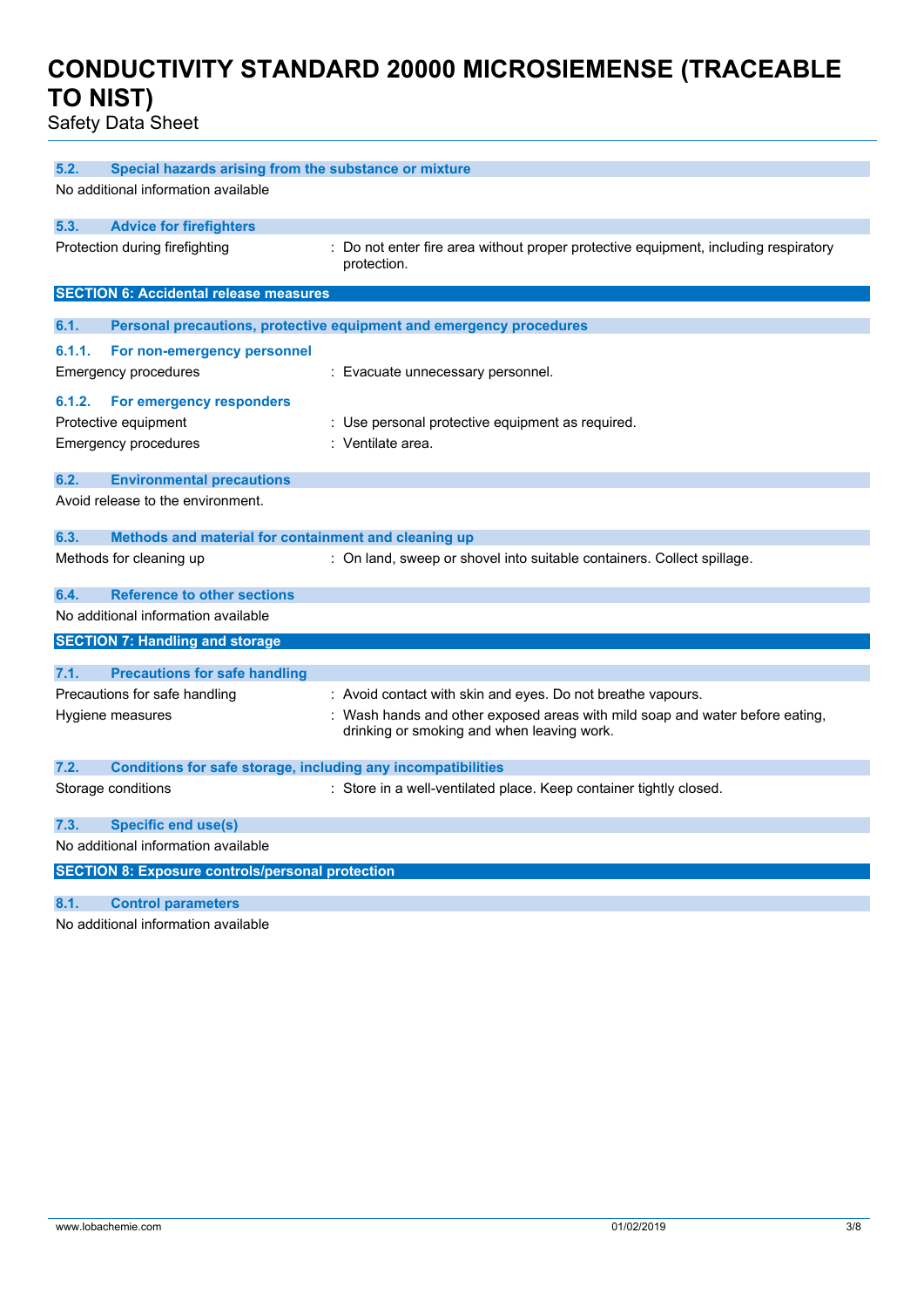Safety Data Sheet

| 8.2.<br><b>Exposure controls</b>                                                |                                                                  |
|---------------------------------------------------------------------------------|------------------------------------------------------------------|
| Hand protection                                                                 | : Protective gloves                                              |
| Eye protection                                                                  | Chemical goggles or safety glasses                               |
| Skin and body protection                                                        | : Wear suitable protective clothing                              |
| Respiratory protection                                                          | [In case of inadequate ventilation] wear respiratory protection. |
| <b>SECTION 9: Physical and chemical properties</b>                              |                                                                  |
| 9.1.<br>Information on basic physical and chemical properties<br>Physical state | : Liquid                                                         |
| Colour                                                                          | : Clear colourless.                                              |
| Odour                                                                           | : No data available                                              |
| Odour threshold                                                                 | : No data available                                              |
| pH                                                                              | No data available                                                |
| Relative evaporation rate (butylacetate=1)                                      | : No data available                                              |
| Melting point                                                                   | No data available                                                |
| Freezing point                                                                  | No data available                                                |
| <b>Boiling point</b>                                                            | No data available                                                |
| Flash point                                                                     | No data available                                                |
| Auto-ignition temperature                                                       | No data available                                                |
| Decomposition temperature                                                       | No data available                                                |
| Flammability (solid, gas)                                                       | : No data available                                              |
| Vapour pressure                                                                 | No data available                                                |
| Relative vapour density at 20 °C                                                | : No data available                                              |
| Relative density                                                                | : No data available                                              |
| Solubility                                                                      | No data available                                                |
| Log Pow                                                                         | No data available                                                |
| Viscosity, kinematic                                                            | No data available                                                |
| Viscosity, dynamic                                                              | No data available                                                |
| <b>Explosive properties</b>                                                     | No data available                                                |
| Oxidising properties                                                            | No data available                                                |
| <b>Explosive limits</b>                                                         | : No data available                                              |
| <b>Other information</b><br>9.2.                                                |                                                                  |
| No additional information available                                             |                                                                  |
| <b>SECTION 10: Stability and reactivity</b>                                     |                                                                  |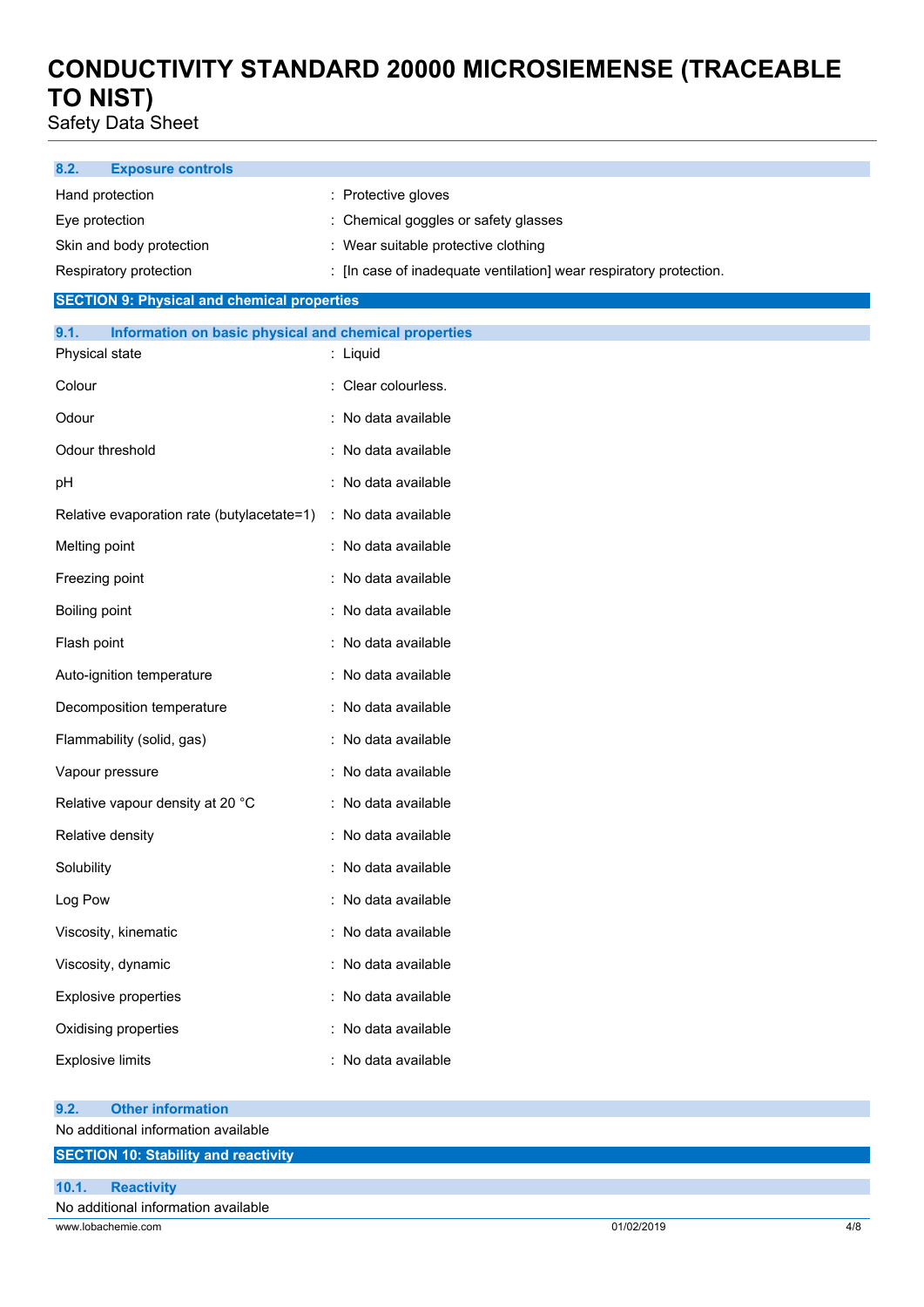Safety Data Sheet

| <b>Chemical stability</b><br>10.2.                 |                              |
|----------------------------------------------------|------------------------------|
| Stable under normal conditions.                    |                              |
|                                                    |                              |
| <b>Possibility of hazardous reactions</b><br>10.3. |                              |
| No additional information available                |                              |
|                                                    |                              |
| 10.4.<br><b>Conditions to avoid</b>                |                              |
| Direct sunlight.                                   |                              |
|                                                    |                              |
| 10.5.<br><b>Incompatible materials</b>             |                              |
| No additional information available                |                              |
|                                                    |                              |
| <b>Hazardous decomposition products</b><br>10.6.   |                              |
| No additional information available                |                              |
|                                                    |                              |
| <b>SECTION 11: Toxicological information</b>       |                              |
| 11.1.                                              |                              |
| <b>Information on toxicological effects</b>        | : Not classified             |
| Acute toxicity                                     |                              |
|                                                    |                              |
|                                                    |                              |
| Skin corrosion/irritation                          | Not classified<br>÷          |
| Serious eye damage/irritation                      | Not classified               |
| Respiratory or skin sensitisation                  | Not classified               |
| Germ cell mutagenicity                             | Not classified               |
| Carcinogenicity                                    | Suspected of causing cancer. |
|                                                    |                              |
|                                                    | Not classified<br>۰          |
| Reproductive toxicity                              |                              |
| STOT-single exposure                               | Not classified               |
|                                                    |                              |
| STOT-repeated exposure                             | : Not classified             |
|                                                    |                              |
|                                                    |                              |
| Aspiration hazard                                  | : Not classified             |
|                                                    |                              |

| <b>SECTION 12: Ecological information</b> |  |  |
|-------------------------------------------|--|--|
| 12.1. Toxicity                            |  |  |
| No additional information available       |  |  |

### **12.2. Persistence and degradability**

No additional information available

### **12.3. Bioaccumulative potential**

No additional information available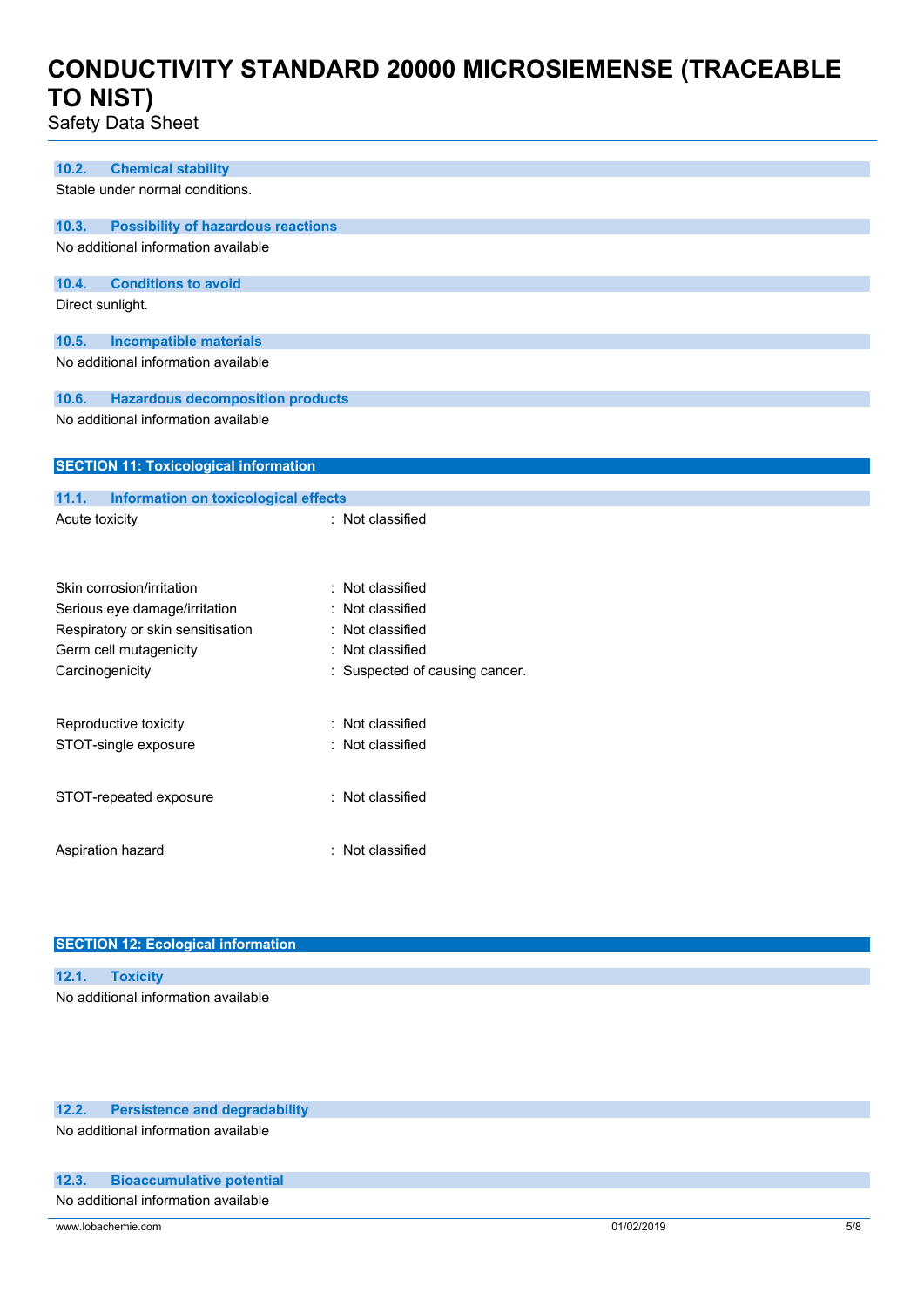Safety Data Sheet

| 12.4.<br><b>Mobility in soil</b>                   |                  |  |
|----------------------------------------------------|------------------|--|
| No additional information available                |                  |  |
|                                                    |                  |  |
| 12.5.<br><b>Results of PBT and vPvB assessment</b> |                  |  |
| No additional information available                |                  |  |
|                                                    |                  |  |
|                                                    |                  |  |
|                                                    |                  |  |
| <b>Other adverse effects</b><br>12.6.              |                  |  |
| No additional information available                |                  |  |
| <b>SECTION 13: Disposal considerations</b>         |                  |  |
|                                                    |                  |  |
| 13.1.<br><b>Waste treatment methods</b>            |                  |  |
| No additional information available                |                  |  |
| <b>SECTION 14: Transport information</b>           |                  |  |
|                                                    |                  |  |
| In accordance with ADR / RID / IMDG / IATA / ADN   |                  |  |
|                                                    |                  |  |
| 14.1.<br><b>UN number</b>                          |                  |  |
| UN-No. (ADR)                                       | : Not applicable |  |
|                                                    |                  |  |
| UN-No. (IMDG)                                      | Not applicable   |  |
| UN-No. (IATA)                                      | Not applicable   |  |
| UN-No. (ADN)                                       | Not applicable   |  |
| UN-No. (RID)                                       | : Not applicable |  |
|                                                    |                  |  |
| 14.2.<br><b>UN proper shipping name</b>            |                  |  |
| Proper Shipping Name (ADR)                         | : Not applicable |  |
| Proper Shipping Name (IMDG)                        | Not applicable   |  |
| Proper Shipping Name (IATA)                        | : Not applicable |  |
| Proper Shipping Name (ADN)                         | : Not applicable |  |
| Proper Shipping Name (RID)                         | : Not applicable |  |
|                                                    |                  |  |
| 14.3.<br><b>Transport hazard class(es)</b>         |                  |  |
| <b>ADR</b>                                         |                  |  |
| Transport hazard class(es) (ADR)                   | : Not applicable |  |
|                                                    |                  |  |
| <b>IMDG</b>                                        |                  |  |
| Transport hazard class(es) (IMDG)                  | : Not applicable |  |
|                                                    |                  |  |
| <b>IATA</b>                                        |                  |  |
| Transport hazard class(es) (IATA)                  | : Not applicable |  |
|                                                    |                  |  |
| <b>ADN</b>                                         |                  |  |
| Transport hazard class(es) (ADN)                   | : Not applicable |  |
|                                                    |                  |  |
| <b>RID</b>                                         |                  |  |
| Transport hazard class(es) (RID)                   | : Not applicable |  |
|                                                    |                  |  |
| 14.4.<br><b>Packing group</b>                      |                  |  |
|                                                    |                  |  |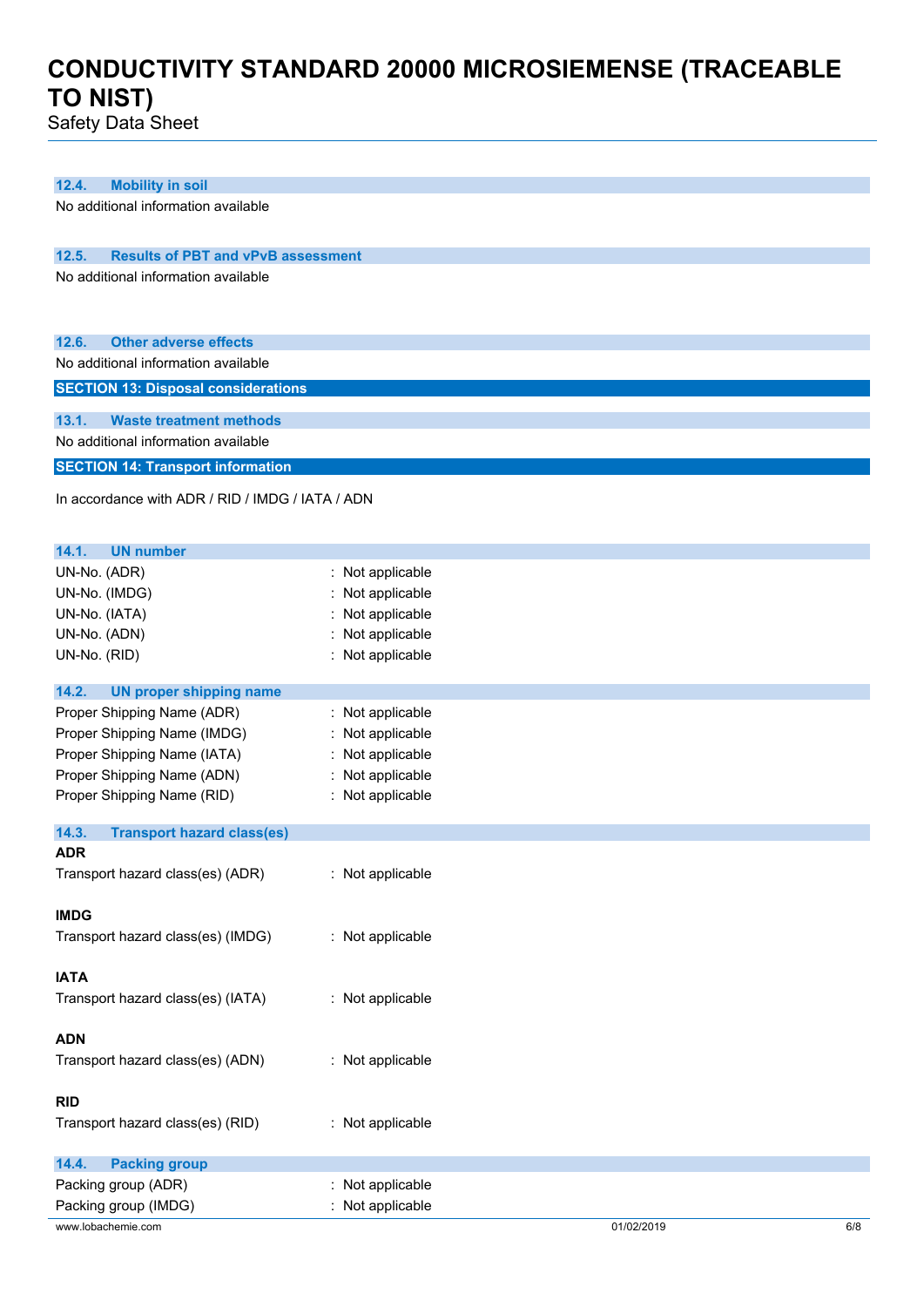Safety Data Sheet

| Packing group (IATA)                  | $\therefore$ Not applicable              |
|---------------------------------------|------------------------------------------|
| Packing group (ADN)                   | : Not applicable                         |
| Packing group (RID)                   | $:$ Not applicable                       |
|                                       |                                          |
| 14.5.<br><b>Environmental hazards</b> |                                          |
| Dangerous for the environment         | : No                                     |
| Marine pollutant                      | : No                                     |
| Other information                     | : No supplementary information available |

### **14.6. Special precautions for user**

**- Overland transport**

Not applicable

**- Transport by sea** Not applicable

**- Air transport**

Not applicable **- Inland waterway transport**

Not applicable

**- Rail transport**

Not applicable

**14.7. Transport in bulk according to Annex II of MARPOL 73/78 and the IBC Code**

Not applicable

**SECTION 15: Regulatory information**

**15.1. Safety, health and environmental regulations/legislation specific for the substance or mixture**

#### **15.1.1. EU-Regulations**

Contains no REACH substances with Annex XVII restrictions Contains no substance on the REACH candidate list

Contains no REACH Annex XIV substances

#### **15.1.2. National regulations**

#### **Germany**

12th Ordinance Implementing the Federal : Is not subject of the 12. BlmSchV (Hazardous Incident Ordinance) Immission Control Act - 12.BImSchV

### **Denmark**